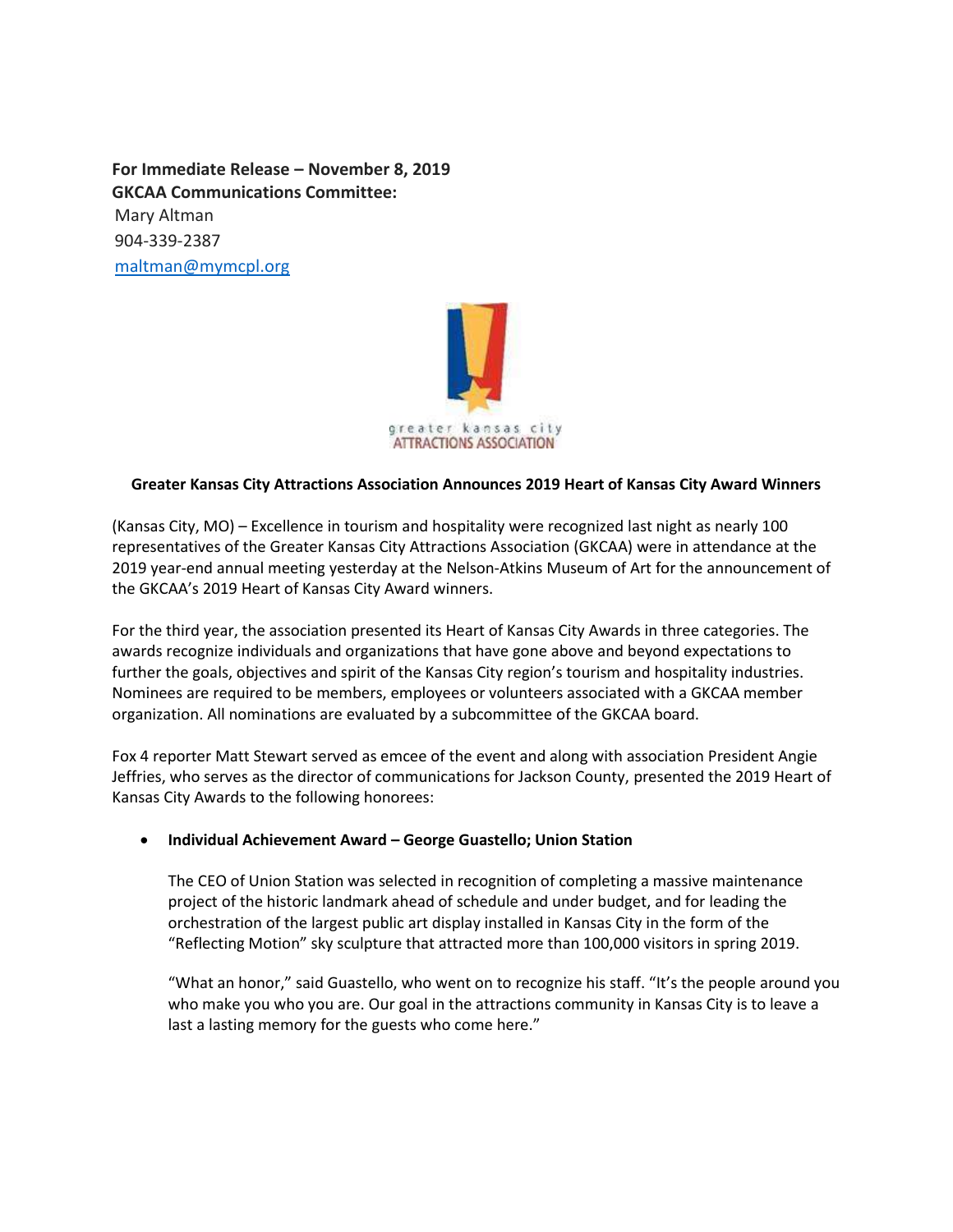# **Ambassador of the Year – Linda Brookshier; Clay County Historic Sites**

Brookshier is an historic interpreter at the Clay County Historic Sites' Jesse James Birthplace and was selected for going above and beyond to the welcome guests to the historic site. The Ambassador of the Year award honors staff and volunteers on the front lines of the attractions industry, who often provide the most lasting impression on visitors.

"They told me I needed to come tonight because my boss was winning an award," said a surprised Brookshier. "I am just blown away and humbled by this award."

## **Attraction of the Year – The National WWI Museum and Memorial**

The 2018 TripAdvisor Top 25 museum was selected for its fall 2018 events to mark the centennial commemoration of the World War I armistice. The attraction drew 100,000 people to its grounds for the "Peace and Remembrance" public illumination November 2-11 which also generated more than 540 stories through national and regional media outlets. The museum drew over 500,000 guests for its fourth year in a row, coming from 88 countries and six continents during the last year.

"As we discussed plans for the centennial, an idea came up to create a public art experience to illuminate the Tower with poppies to help people experience this important event," said President and CEO Dr. Matthew Naylor in accepting the award. "It was an intersection between history and attraction and entertainment and museum. We are delighted and honored by this award."



(Dr. Matthew Naylor – National WWI Museum and Memorial, Linda Brookshier – Jesse James Birthplace, Angie Jeffries – GKCAA President/Director of Communications – Jackson County, George Guastello – Union Station).

"We hope all of our member organizations leave here tonight with an even better understanding of the value the association brings to your attraction, as well as to our community," said Jeffries. "2020 is going to be a big year for Greater Kansas City Attractions Association as we celebrate our 25<sup>th</sup> anniversary."

Founded almost 25 years ago, the Greater Kansas City Attractions Association includes members from many of the city and region's top attractions, ranging from sports teams including the Kansas City Royals and Sporting KC, museums like The Nelson-Atkins Museum of Art, the Harry S. Truman Library and Museum and the National World War I Museum and Memorial, arts organizations including the Kansas City Ballet and Kansas City Symphony, entertainment venues like Worlds of Fun and Main Event, plus historic sites, major retail centers, hotels, event spaces and outdoor experiences on both the Missouri and Kansas sides of the state line.